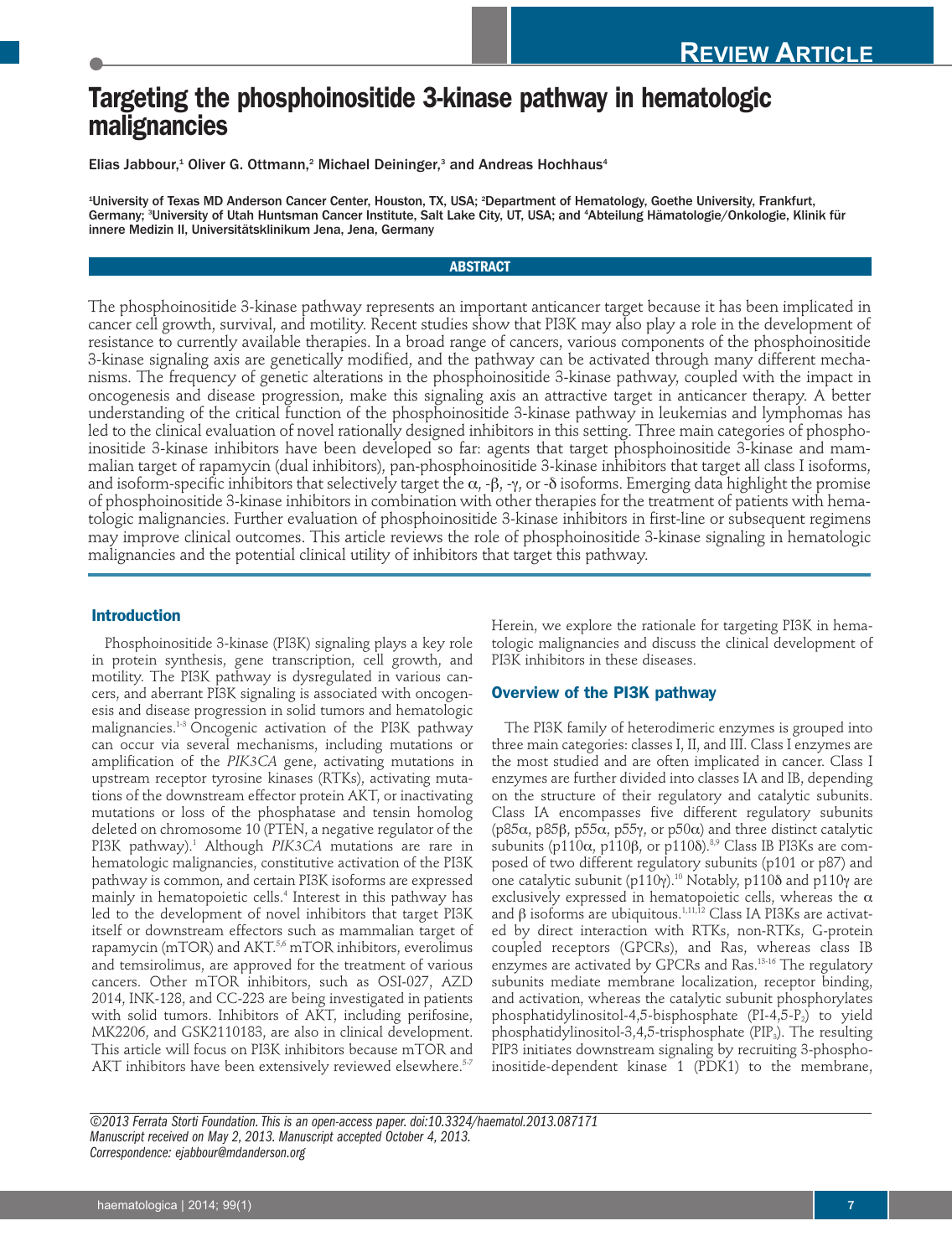where it activates the AKT serine/threonine kinase by phosphorylating the threonine 308 residue (Figure 1). In turn, AKT phosphorylates many downstream substrates, including forkhead box protein O (FOXO), glycogen synthase kinase-3 (GSK-3), and Bcl-2 associated death promoter (BAD). AKT-mediated phosphorylation also inhibits the proline-rich AKT substrate of 40 kDa (PRAS40) and tuberous sclerosis complex 2 (TSC2), thereby activating mTOR complex 1 (mTORC1). mTORC1 consists of mTOR, mTOR-associated protein LST8 homolog (mLST8), regulatory associated protein of mTOR (RAPTOR), DEP domain TOR-binding protein (DEPTOR), and PRAS40. Activated mTORC1 stimulates protein synthesis by phosphorylating the ribosomal kinase proteins S6K1 (p70S6K/p85S6K) and S6K2 (p54S6K), and the eukaryotic initiation factor 4E-binding proteins (4E-BP1, 4E-BP2, and 4E-BP3).<sup>17,18</sup> mTORC2 is physiologically distinct from mTORC1 and consists of mTOR, mLST8, DEPTOR, rapamycin-insensitive companion of mTOR (RICTOR), protein observed with RIC-TOR (PROTOR), and mammalian stress-activated protein kinase interaction protein 1 (mSIN1). Unlike mTORC1, mTORC2 is considered rapamycin-insensitive because its inhibition requires prolonged drug exposure. While its function is not fully elucidated, mTORC2 is known to

phosphorylate AKT at serine 473, which is necessary for maximum activation of AKT.<sup>19</sup> Thus, mTOR plays important roles upstream and downstream of AKT.

PI3K is negatively regulated by PTEN and Src homology domain-containing inositol phosphatases (SHIP1 and 2). PTEN is ubiquitously expressed and often mutated or epigenetically silenced in many tumor types, which can lead to sustained activation of the PI3K pathway (Figure 1).<sup>20,21</sup> SHIP2 is also ubiquitously expressed while SHIP1 is restricted to hematopoietic cells and has been implicated in B-cell malignancies.<sup>22</sup> Hydrolysis of PIP3 by PTEN generates PI-4,5-P<sub>2</sub>, thereby terminating downstream PI3K signaling. In contrast, SHIP modulates but does not terminate PI3K signaling because SHIP yields phosphatidylinositol-3,4-bisphosphate (PI-3,4- $P_2$ ), which can initiate distinct signaling by binding to proteins such as AKT, Bam32, and tandem PH domain-containing proteins  $(TAPP1/2)^{23}$ 

# **Role of the PI3K pathway in hematologic malignancies**

Numerous molecular abnormalities that result in constitutive activation of the PI3K pathway in hematologic malignancies have been reported (Table 1), demonstrating the importance of targeting PI3K in leukemias and lymphomas.



Figure 1. Key features of the phosphoinositide 3-kinase (PI3K) signaling pathway. Upon activation, class IA and B PI3Ks initiate signaling by phosphorylating phosphatidylinositol-4,5-bisphosphate (PI-4,5-P $_2$ ) to generate phosphatidylinositol-3,4,5-trisphosphate (PIP $_{\rm 3}$ ), which recruits AKT and 3-phosphoinositide-dependent kinase 1 (PDK1) to the plasma membrane. AKT-mediated phosphorylation can activate (arrows) or inhibit (bars) downstream proteins. PI3K signaling affects cell growth, apoptosis, cell-cycle regulation, glucose metabolism, and DNA repair. Some molecular details have been omitted from this diagram for simplicity.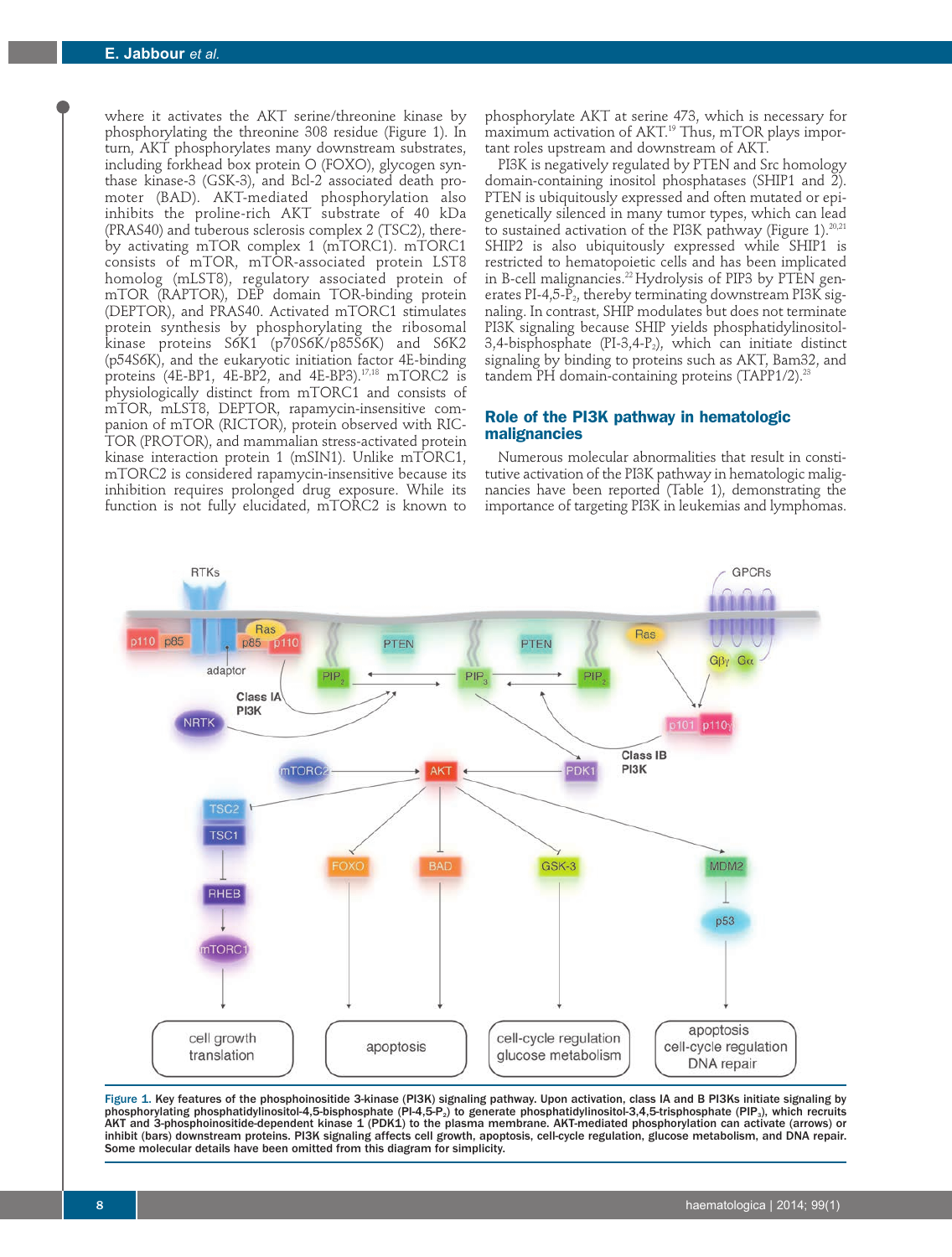## PI3K inhibitors in hematologic malignancies

#### *Leukemia*

## *Acute myeloid leukemia*

While most patients with acute myeloid leukemia (AML) respond to polychemotherapy regimens, the frequency of relapse is high and patients with relapsed or refractory AML have a poor prognosis.<sup>36</sup> A major therapeutic challenge in AML is the presence of leukemic stem cells (LSCs), which are primarily quiescent and resistant to anticancer therapies. Eradication of LSCs is critical because they are associated with metastases, resistance, and relapse.

Genetic mutations in Fms-like tyrosine kinase 3 (FLT3), KIT receptor tyrosine kinase, N-Ras, and K-Ras, that are associated with oncogenic activation of the PI3K pathway are frequently reported in AML cell lines and patient samples (Table 1).<sup>26,38,39</sup> PI3K $\delta$  is ubiquitously expressed in AML blast cells, and the pathway is constitutively activated in 50-80% of AML cases.3,38,40 Constitutive activation of AKT and FOXO1 is also associated with shorter overall survival (OS) in patients with AML.<sup>40</sup> Pre-clinical evidence shows that PI3K inhibitors block downstream signaling and suppress growth of AML cells.<sup>3</sup> Exploiting the PI3K pathway may help identify new agents and/or innovative regimens to improve outcomes in AML.

#### *Chronic myelogenous leukemia*

Tyrosine kinase inhibitors (TKIs) induce remissions in most patients with chronic myelogenous leukemia (CML); however, development of resistance or suboptimal response to therapy can result in relapse and progression to accelerated or blastic phases of the disease.<sup>41</sup> The constitutively activated BCR-ABL1 tyrosine kinase is the main oncogenic driver in the pathogenesis of CML, leading to downstream activation of the PI3K signaling pathway. Expression of  $p85\alpha$  is critical for the proliferation and survival of BCR-ABL1–expressing CML cells. Furthermore, p85d has been detected in BCR-ABL1 immunoprecipitates from CML cell lysates.<sup>13</sup> BCR-ABL1 also mediates specific upregulation of p110y in CML.<sup>28</sup> Treatment with the TKI imatinib leads to compensatory activation of the PI3K pathway, which precedes the development of imatinib resistance and could be an escape mechanism that results in BCR-ABL1–positive minimal residual disease (MRD) in

patients with CML.42 Furthermore, quiescent LSCs that are not effectively targeted by TKIs can persist in the bone marrow.41 Klejman *et al*. showed that PI3K inhibition enhanced the activity of imatinib against CML cell lines.<sup>43</sup> Notably, BCR-ABL1–independent activation of the PI3K signaling pathway has been reported in TKI-resistant CML cell lines.44 Therefore, combination of TKIs and PI3K inhibitors may be an effective therapeutic strategy to eliminate LSCs and target residual CML cells via BCR-ABL1– dependent or –independent mechanisms. Although there are no ongoing studies of PI3K inhibitors specifically targeting CML, clinical evaluation of novel combinations could improve long-term clinical outcomes.

#### *Acute lymphoblastic leukemia*

Although recent therapeutic advances in polychemotherapy protocols and hematopoietic stem cell transplantation have improved survival rates, both adult and pediatric patients with relapsed or refractory disease have a very poor prognosis.<sup>45,46</sup> Persistence of drug-resistant LSCs can also contribute to subsequent relapses in ALL.<sup>47</sup> Research efforts are, therefore, focused on new therapeutic approaches for these patients.

Approximately 25% of adult ALL cases are positive for the Philadelphia (Ph) chromosome and express BCR-ABL1, which (in analogy to CML) activates the PI3K pathway.30,48 Inhibition of PI3K blocked BCR-ABL–induced leukemogenesis in a murine model of Ph<sup>+</sup> pre–B-cell ALL.<sup>48</sup> Hyperactivation of the PI3K pathway is reported in up to 88% of T-cell ALL (T-ALL) cases.<sup>49</sup> Concomitant inactivation of PI3Ky and PI3K $\delta$  suppressed tumor formation, and the activity of either isoform alone supported malignant transformation of  $T$  cells in PTEN-deficient mice.<sup>50</sup> PTEN inactivation has been reported in T-ALL cell lines and patient samples.<sup>21</sup> Inhibition of the PI3K/AKT/mTOR pathway induced apoptosis in T-ALL cell lines and patient samples, including those enriched for LSCs.<sup>51</sup> These results indicate that PI3K inhibition could be beneficial therapy for patients with T- or B-ALL.

#### *Chronic lymphocytic leukemia*

Except for the few patients who are eligible for allogeneic stem cell transplantation, chronic lymphocytic leukemia

| <b>Disease</b>               | <b>Node</b>               | <b>Most common aberrations</b>                                                                           | <b>Frequency</b>                                   | <b>References</b>    |
|------------------------------|---------------------------|----------------------------------------------------------------------------------------------------------|----------------------------------------------------|----------------------|
| Acute myeloid leukemia       | FLT3<br>RAS<br><b>KIT</b> | FLT3-ITD and FLT3-TKD<br>KRAS and NRAS (codons 12, 13, and 61)<br>Mutations in exons 8 and 17; codon 816 | $\approx 40\%$<br>$\approx 18\%$<br>$5\% - 25\%$ * | 24<br>24,25<br>26,27 |
| Chronic myelogenous leukemia | <b>BCR-ABL1</b>           | p210 variant                                                                                             | $\approx 95\%$                                     | 28,29                |
|                              |                           |                                                                                                          |                                                    |                      |
| Acute lymphoblastic leukemia | BCR-ABL1                  | p190 variant                                                                                             | 8% (T-ALL)                                         | 30,31                |
|                              |                           |                                                                                                          | $25\%$ (B-ALL)                                     |                      |
|                              | <b>PTEN</b>               | <b>PTEN</b> deletions                                                                                    | $9\% - 17\%$ (T-ALL)                               | 21,32                |
|                              |                           | <b>PTEN</b> mutations                                                                                    | 8% (T-ALL)                                         |                      |
| Non-Hodgkin's lymphoma       | <b>PTEN</b>               | Loss of PTEN expression                                                                                  | 37% (DLBCL)<br>19% (MCL)                           | 33,34                |
|                              | PIK3CA                    | Mutations in exons 9 and 20 (DLBCL)<br>Gene amplification (MCL)                                          | 8% (DLBCL)<br>68% (MCL)                            | 33,35                |

#### Table 1. Genetic aberrations that activate the PI3K pathway in hematologic malignancies

*\*Higher frequency in CBF-AML. ALL: acute lymphoblastic leukemia; AML: acute myeloid leukemia; CBF: core binding factor; CLL: chronic lymphocytic leukemia; CML: chronic myeloid leukemia; FLT3: Fms-like tyrosine kinase 3; FLT3-ITD: FLT3 internal tandem duplications; FLT3-TKD: FLT3 tyrosine kinase domain; HL: Hodgkin's lymphoma; MCL: mantle cell lymphoma; NHL: non-Hodgkin's lymphoma; PI3K: phosphoinositide 3-kinase; PTEN: phosphatase and tensin homolog deleted on chromosome 10; SHIP: Src homology domain– containing inositol phosphatase.*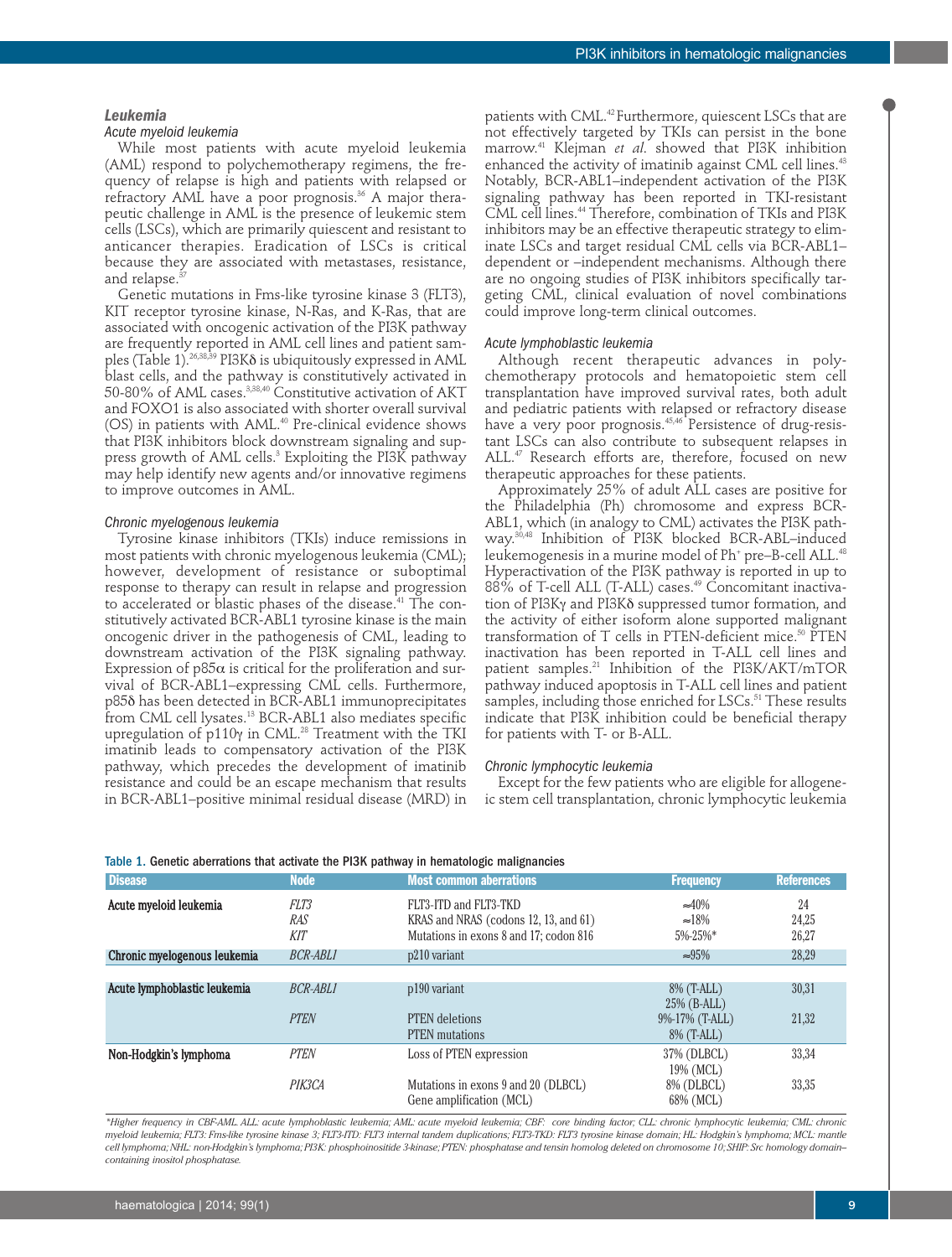(CLL) remains an incurable disease, and all patients eventually relapse after cytotoxic or biological therapy.<sup>52</sup> Therapeutic decisions are more challenging in patients with high-risk chromosomal abnormalities including 17p deletion or TP53 mutation, which confer drug resistance and are associated with short survival rates. $58$  The poor prognosis for CLL patients calls for the development of new treatment options to improve clinical outcomes.

The mechanisms by which the PI3K pathway is activated in CLL is not well understood. Although PI3K is not often mutated in CLL cells, it mediates antiapoptotic signaling downstream of the B-cell receptor.<sup>54</sup> Sustained PI3K activation in CLL cells is associated with increased expression of antiapoptotic proteins such as Bcl-xL, Mcl-1, and X-linked inhibitor of apoptosis (XIAP). PI3K activity correlates with nuclear factor kappa B (NFκB) activation and prevents caspase-3–based apoptotic signaling in CLL cells.54 Constitutive activation of PI3K in CLL is dependent on the p1108 isoform.<sup>2</sup> Inhibition of p1108 decreased secretion of chemokines and blocked molecular interactions between CLL and bone marrow stromal cells that are critical for tumor growth and survival.<sup>55</sup> Additionally, CLL cells over-express casein kinase 2 (CK2), which inactivates PTEN leading to dysregulated PI3K signaling.<sup>56</sup> Inhibition of CK2 is associated with PTEN activation and increased phosphorylation of Protein Kinase Cô, thereby inducing apoptosis of CLL cells.56

## *Non-Hodgkin's lymphoma (NHL) Follicular lymphoma*

The PI3K pathway has emerged as an important target in follicular lymphoma (FL) because of the constitutive phosphorylation of AKT and the mTOR substrates p70S6K and 4E-BP1 in FL cells and patient samples.<sup>57</sup> Protein microarray studies showed that serine 473 phosphorylation of AKT signified a clinically relevant molecular event in FL, differentiating FL from follicular hyperplasia.58 There was no significant difference in expression of total AKT or AKT phosphorylated at threonine 308, suggesting that selective phosphorylation of AKT at serine 473, which usually occurs via mTORC2, is of biological importance in FL.

## *Diffuse large B-cell lymphoma*

The PI3K pathway is activated in diffuse large B-cell lymphoma (DLBCL) cell lines and primary tumor samples.<sup>33,59</sup> Downstream molecules AKT, FOXO1, and GSK-3 are constitutively phosphorylated in DLBCL cell lines and PI3K inhibition blocks phosphorylation of these proteins and induces apoptosis.<sup>59</sup> Clinical data indicate that PTEN deletions and mutations result in activation of the PI3K pathway in DLBCL. Mutational analysis of 215 DLBCL cases showed that 37% of samples had reduced or loss of PTEN expression.<sup>33</sup> Another study confirmed that expression of PTEN and SHIP was lowest in patients with DLBCL in comparison with FL or normal B cells.<sup>22</sup> Loss of PTEN expression in DLBCL is associated with shorter survival rates.<sup>60</sup>

### *Mantle cell lymphoma*

Studies using cell lines and primary tumor samples indicate that PI3K inhibition could be an effective therapeutic strategy in mantle cell lymphoma (MCL). Constitutive activation of the PI3K pathway via the B-cell receptor leads to deregulation of cell-cycle progression in MCL

cells.61 PTEN phosphorylation is also enhanced in MCL cells; this phosphorylation renders PTEN inactive, leading to activated PI3K signaling.<sup>61</sup> While p1108 is widely expressed in MCL, p110d inhibitors have shown modest activity. Evidence suggests that  $p110\alpha$  may be a more important target in MCL because PIK3CA gene amplification is a frequent genetic alteration. Analysis of MCL cell lines and primary samples suggest that PIK3CA amplification may be a mechanism of resistance to  $p110\delta$  inhibition.35

## *Hodgkin's lymphoma*

PI3K is constitutively activated in Hodgkin's and Reed-Sternberg (HRS) cells and is associated with prolonged cell survival.62 In Hodgkin's lymphoma (HL) cell lines, PI3Kd was detected at higher levels than other class I PI3K isoforms.62 AKT was also found to be constitutively phosphorylated in HL cell lines and tumor samples, particularly in response to signals from the bone marrow stromal cells.<sup>62</sup> Specific inhibition of PI3K<sub>o</sub> blocked stromainduced phosphorylation of AKT and increased apoptosis of HL cells.62 The tumor suppressor FOXO1, which is inactivated by AKT, is repressed in HRS cells; only one of 32 cases analyzed by Xie et al. was FOXO1 positive.<sup>63</sup> Inhibition of AKT caused a dose-dependent increase in FOXO1 expression in classic HL cell lines.<sup>63</sup>

Together, these findings emphasize the important role of PI3K in hematologic malignancies and suggest that inhibition of this pathway may be a viable therapeutic approach. Further investigation of PI3K inhibitors in hematologic malignancies may help to establish the role of this drug class in the treatment armamentarium and improve patient outcomes.

## **Evaluating PI3K inhibitors in hematologic malignancies**

One of the earliest known PI3K inhibitors was wortmannin, a natural product that binds irreversibly to PI3K.<sup>64</sup> The synthetic compound LY294002 was found to reversibly inhibit PI3K at micromolar concentrations.<sup>65</sup> Both wortmannin and LY290042 blocked PI3K signaling and induced apoptosis in cancer cells. Despite their demonstrated antitumor activity, these agents were associated with significant toxicity in animal models. It is unclear whether the observed toxicity is related to the fact that both wortmannin and LY294002 are broad-spectrum inhibitors whose targets include multiple PI3K isoforms, phosphoinositide 4-kinase, mTOR, and DNA-PK.<sup>66</sup> Given their lack of selectivity, the toxicity associated with both compounds, and the poor solubility of LY294002, these agents were not considered good drug candidates. However, the promising activity led to the development of newer and more specific PI3K inhibitors with improved pharmacokinetic properties, efficacy, and tolerability. The three categories of PI3K inhibitors include dual PI3K/mTOR inhibitors, pan-PI3K inhibitors, and isoformspecific inhibitors (Figure 2). These agents have demonstrated anticancer activity and are in various stages of clinical development.

# *Dual PI3K/mTOR inhibitors*

Given the structural similarity in the catalytic domains of p110 and mTOR, the rationale for developing dual inhibitors is to use a single agent to target the pathway at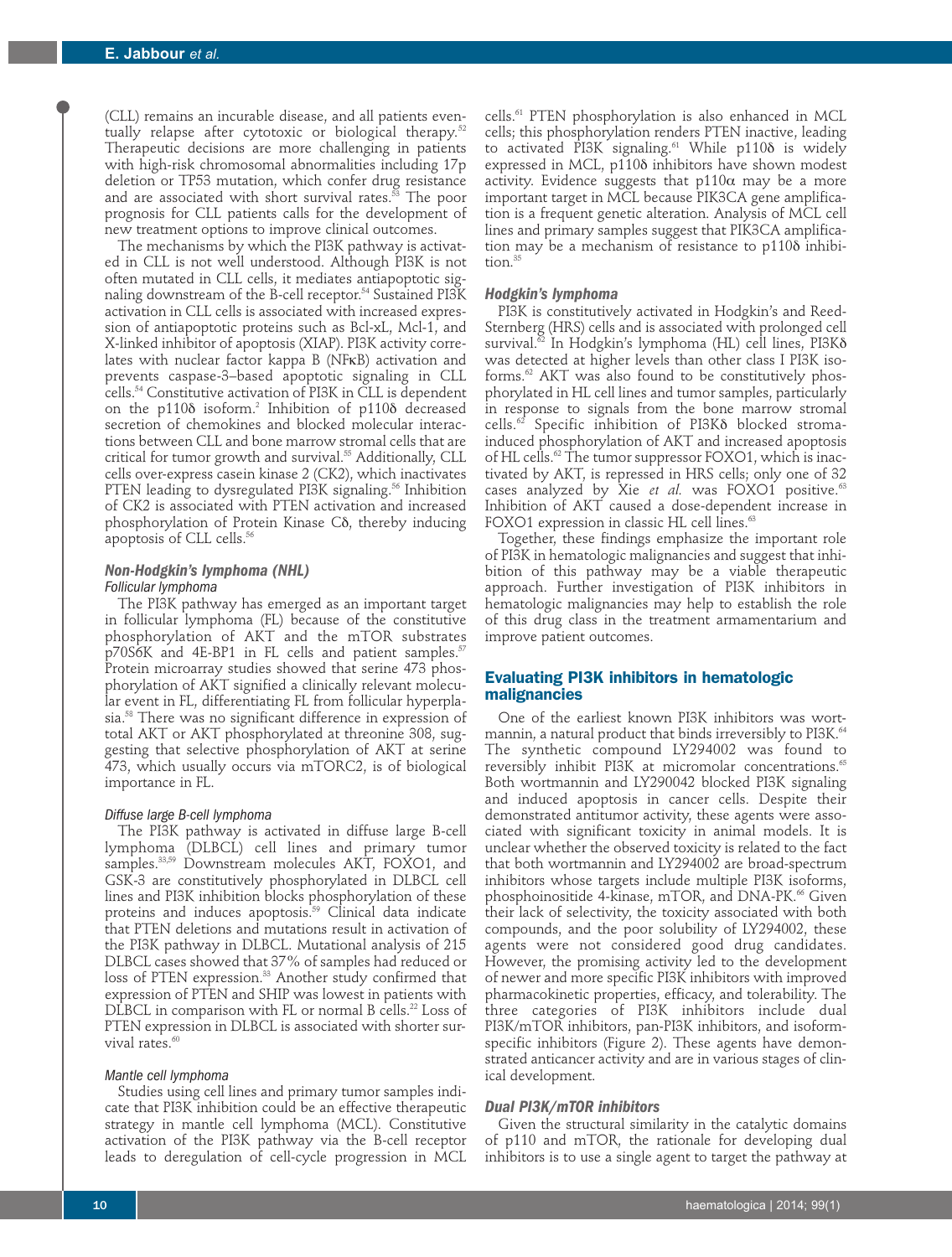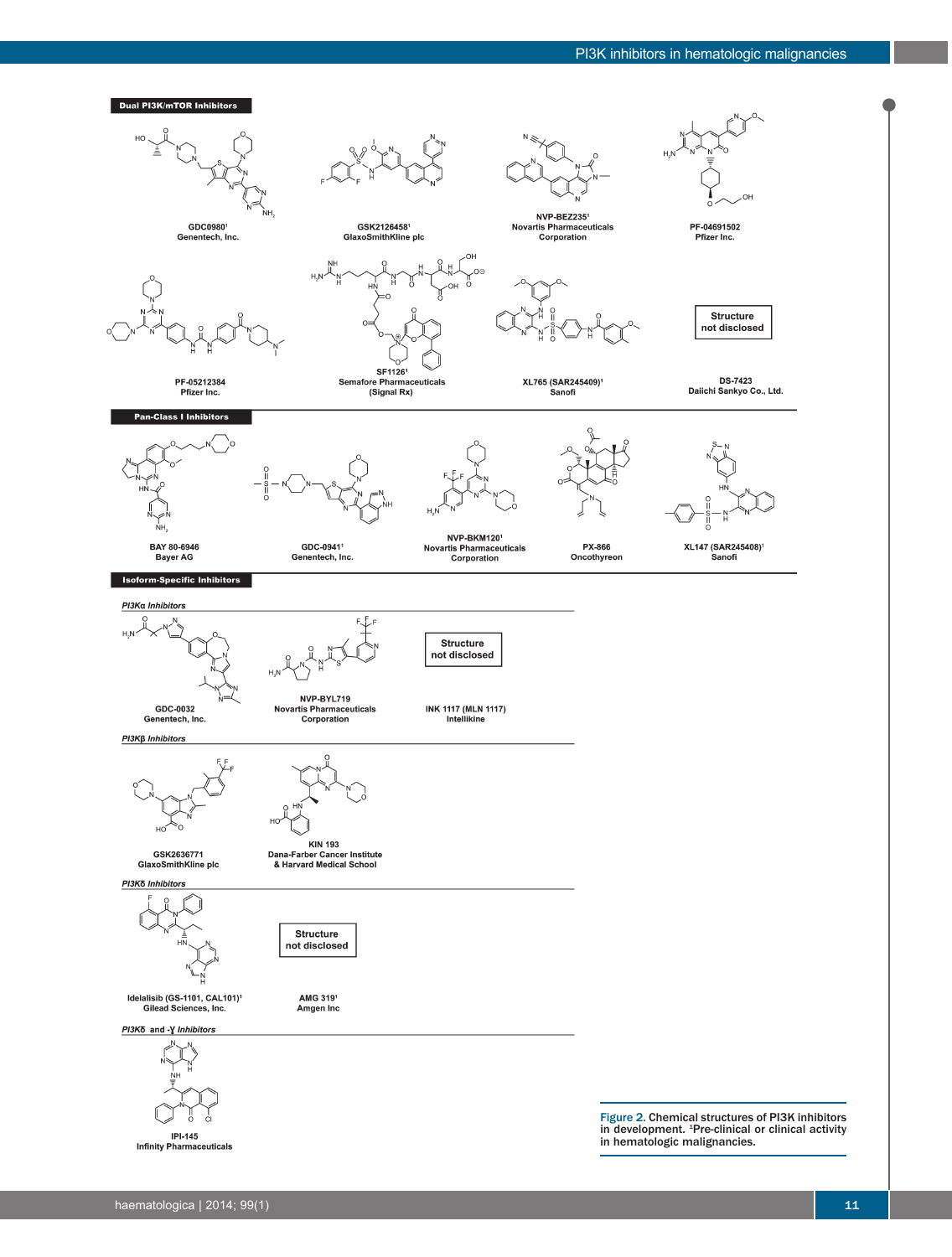multiple levels and block downstream signaling of PI3K, mTORC1 and mTORC2. This strategy is theoretically advantageous because it provides maximal signaling shutdown, circumvents feedback activation of the pathway via mTORC2, and blocks potential tumor escape mechanisms. Dual inhibition may also be useful in clinical contexts such as AML and FL, where PI3K-independent activation of mTOR has been demonstrated.<sup>57,67</sup> Dual inhibitors being investigated in the clinical setting include NVP-BEZ235, SF1126, XL765 (SAR245409), PF-04691502, PF-05212384, GDC-0980, GSK2126458, and DS-7423.

The imidazoquinazoline derivative, NVP-BEZ235 has demonstrated activity against hematologic malignancies in pre-clinical models. NVP-BEZ235 blocked PI3K signaling and induced apoptosis in AML cells but not in normal hematopoietic cells.<sup>3</sup> As a single agent or in combination with cytotoxic agents, NVP-BEZ235 induced cell-cycle arrest and apoptosis in T-ALL cell lines, including a drugresistant cell line (CEM-R).<sup>68</sup> NVP-BEZ235 also suppressed cell growth and induced apoptosis in  $Ph<sup>+</sup>$  and  $Ph<sup>-</sup>$  B-ALL cells.69 In bortezomib-resistant MCL cell lines, NVP-BEZ235 suppressed PI3K activation and cell growth.<sup>70</sup> Treatment with NVP-BEZ235 inhibited survival of FL cells *in vitro*, restored sensitivity to bortezomib in a bortezomibresistant FL cell line (SUDHL4), and significantly suppressed tumor growth in xenograft models.<sup>71</sup> One ongoing phase I study is evaluating NVP-BEZ235 as a single agent in patients with relapsed or refractory acute leukemia (NCT01756118). Early data showed one complete response (CR) and one hematologic improvement in patients with Ph– B-ALL, and stable disease (SD) in one AML patient. $72$  The estimated study completion date is May 2014 (*www.clinicaltrials.gov*).

SF1126 is a peptide-linked derivative of LY294002 with improved solubility and tolerability compared with the parent compound. In pre-clinical studies, SF1126 blocked proliferation and induced apoptosis of MCL cells more potently than the isoform-specific inhibitor idelalisib (GS1101, CAL-101).73 A phase I study of SF1126 in patients with solid tumors or B-cell malignancies reported SD in 58% of patients (including 2 with B-cell malignancies). One patient with CLL who had progressed on rituximab therapy achieved SD after two months of SF1126 monotherapy. Notably, pharmacodynamic analyses did not provide conclusive evidence regarding target inhibition and response to SF1126. One grade 3 diarrhea was reported.74 The observed safety profile of SF1126 is noteworthy, given the non-specificity of the parent compound LY294002. Further investigation is needed to determine the clinical utility of LY294002 derivatives.

XL765 (SAR245409), a quinoxaline derivative, demonstrated anticancer activity in a phase I trial involving 34 patients with advanced solid tumors. Five patients (15%) had SD lasting over three months, and dose-limiting toxicities (DLTs) included elevated liver enzymes, rash, nausea, and vomiting. Evidence of PI3K inhibition (defined as decrease in pAKT and p4EBP1 levels from baseline to Day 27) was observed in patient peripheral blood mononuclear cells (PBMCs), hair follicles, skin, and tumors.<sup>75</sup> Ongoing clinical studies are evaluating the efficacy and safety of XL765 (SAR245409) as a single-agent or in combination with other agents in patients with hematologic malignancies (Table 2).

Other dual PI3K/mTOR inhibitors in development include GDC-0980, PF-04691502, PF-05212384, DS-7423,

and the pyridylsulfonamide GSK2126458. These agents are currently being investigated in phase I and II trials in patients with advanced solid tumors.

With the potential to block compensatory signaling or feedback loops, dual PI3K/mTOR inhibitors represent an interesting new drug class. Preliminary data shows that simultaneous inhibition of all PI3K isoforms, mTORC1, and mTORC2 is feasible in the clinical setting. The most frequently reported adverse events include diarrhea, nausea, and vomiting. The demonstrated efficacy of dual PI3K/mTOR inhibitors in drug-resistant cell lines highlights the possibility of overcoming limitations associated with conventional therapies. Robust clinical trials are needed to determine whether dual PI3K/mTOR inhibitors have a therapeutic advantage over selective PI3K or mTOR inhibitors.

### *Pan-PI3K inhibitors*

Agents in this category block oncogenic signaling by selectively targeting all class I PI3K isoforms  $(\alpha, \beta, \gamma, \text{and})$ d). It has been hypothesized that inhibiting all 4 isoforms of class I PI3K may be advantageous over inhibiting specific isoforms. Some pre-clinical studies suggest that functional redundancy may lead to compensatory signaling after genetic or pharmacological inactivation of specific isoforms.84 However, the concept of functional redundancy is controversial, and the clinical relevance of redundant roles remains unclear. Pan-PI3K inhibitors such as NVP-BKM120, XL147 (SAR245408), BAY 80-6946, PX-866, and GDC-0941 have demonstrated potent anticancer activity.

NVP-BKM120 is a dimorpholinopyrimidine derivative that blocks AKT phosphorylation and inhibits tumor growth as a single agent or in combination with other therapies such as docetaxel and temozolomide.<sup>85</sup> A phase I study in 35 patients with previously treated solid tumors showed that NVP-BKM120 treatment led to a partial response (PR) in one patient with triple-negative breast cancer and SD in 16 patients. BKM120 demonstrated the ability to cross the blood-brain barrier resulting in 28% shrinkage of a metastatic brain tumor in one patient. Target inhibition was assessed using pre- and post-treatment levels of pS6K in skin samples; 80% of patients had 40-85% decrease in pS6K levels after exposure to NVP-BKM120. Frequently reported grade 3/4 adverse events included rash (11%), hyperglycemia (9%), and mood alterations (6%). The mood alterations were attributed to the activity of BKM120 in the central nervous system.<sup>86</sup> NVP-BKM120 also has activity in hematologic malignancies and was shown to induce apoptosis in Ph<sup>+</sup> and Ph<sup>−</sup> B-ALL.69 Three studies are investigating NVP-BKM120 monotherapy in patients with advanced leukemias and lymphomas (Table 2). The data from these ongoing trials are eagerly anticipated.

Another quinoxaline derivative, XL147 (SAR245408), is currently in clinical development. Early safety data from a phase I trial of XL147 in patients with refractory CLL (n=5) and relapsed lymphoma (n=10) showed that common grade  $3/4$  adverse events were neutropenia  $(27%)$ , throm-<br>bocytopenia  $(7%)$ , and hyperglycemia  $(7%)$ . bocytopenia (7%), and hyperglycemia (7%). Pharmacodynamic analyses demonstrated evidence of target inhibition in patient PBMCs, hair follicles, skin, and tumors.82,87 Efficacy data from this study have not yet been reported.

BAY 80-6946 is a reversible pan-PI3K inhibitor with broad anticancer activity in pre-clinical models. BAY 80-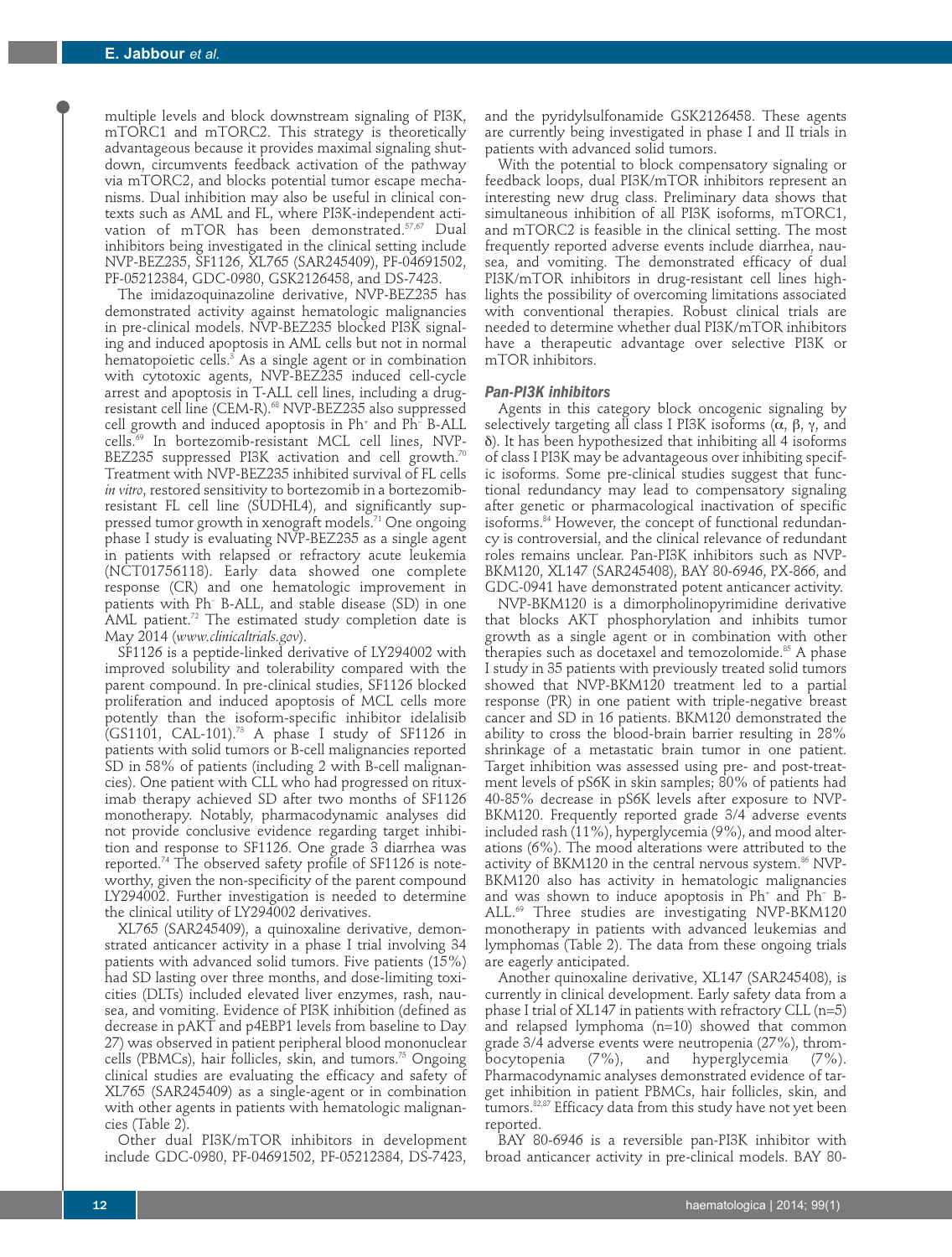| Table 2. Ongoing clinical evaluation of PI3K inhibitors in hematologic malignancies |  |
|-------------------------------------------------------------------------------------|--|
|-------------------------------------------------------------------------------------|--|

| <b>Compound</b>        | <b>Phase</b>                | <b>Tumor type(s)</b>                        | N.       | rable 2. Origonig chincal evaluation of FISK immotors in hematologic manghancies<br><b>Regimen</b>                            | <b>Primary endpoint</b>                    | <b>NCT</b>                 | <b>Status</b>                                                                     |
|------------------------|-----------------------------|---------------------------------------------|----------|-------------------------------------------------------------------------------------------------------------------------------|--------------------------------------------|----------------------------|-----------------------------------------------------------------------------------|
|                        |                             |                                             |          |                                                                                                                               |                                            |                            |                                                                                   |
| Leukemia<br>Idelalisib | III                         | <b>CLL</b>                                  | 160      | High-dose vs. standard-dose idelalisib.<br>(Extension study of patients who participated<br>in NCT01539512)                   | ORR                                        | NCT01539291                | Recruiting                                                                        |
| Idelalisib             | III                         | <b>CLL</b>                                  | 390      | Bendamustine/rituximab $\pm$ idelalisib                                                                                       | <b>PFS</b>                                 | NCT01569295                | Recruiting                                                                        |
| Idelalisib             | III                         | <b>CLL</b>                                  | 160      | $Rituximab \pm idealisib$                                                                                                     | <b>PFS</b>                                 | NCT01539512                | Recruiting                                                                        |
| Idelalisib             | III                         | <b>CLL</b>                                  | 210      | $I$ delalisib + ofatumumab                                                                                                    | <b>PFS</b>                                 | NCT01659021                | Recruiting                                                                        |
| Idelalisib             | $\mathbf{I}$                | CLL or SLL                                  | 60       | $Idelalisib + rituximab$                                                                                                      | <b>ORR</b>                                 | NCT01203930                | Active, not<br>recruiting                                                         |
| Idelalisib             | I                           | Hematologic<br>malignancies                 | 100      | Idelalisib                                                                                                                    | Safety                                     | NCT01090414                | Recruiting                                                                        |
| $IPI-145$              | I                           | Hematologic<br>malignancies                 | 60       | $IPI-145$                                                                                                                     | Safety                                     | NCT01476657                | Recruiting<br>Preliminary<br>results<br>reported <sup>76,77</sup>                 |
| NVP-BEZ235             | ı                           | Relapsed or<br>refractory<br>acute leukemia | 23       | NVP-BEZ235                                                                                                                    | Recommended<br>phase II dose<br><b>DLT</b> | NCT01756118                | Recruiting<br>Preliminary<br>results reported <sup>72</sup>                       |
| NVP-BKM120             |                             | I Advanced leukemias16                      |          | NVP-BKM120                                                                                                                    | <b>MTD</b>                                 | NCT01396499                | Recruiting                                                                        |
| Lymphoma               |                             |                                             |          |                                                                                                                               |                                            |                            |                                                                                   |
| AMG 319<br>BAY 80-6946 | $\mathbf I$<br>$\mathbf{I}$ | NHL or CLL<br><b>NHL</b>                    | 50<br>60 | AMG 319<br>BAY 80-6946                                                                                                        | Safety, PK, response<br><b>ORR</b>         | NCT01300026<br>NCT01660451 | Recruiting<br>Recruiting                                                          |
| Idelalisib             | III                         | Previously                                  | 450      | Bendamustine/rituximab $\pm$ idelalisib                                                                                       | <b>PFS</b>                                 | NCT01732926                | Recruiting                                                                        |
|                        |                             | treated NHL                                 |          |                                                                                                                               |                                            |                            |                                                                                   |
| Idelalisib             | III                         | Previously<br>treated NHL                   | 375      | $Rituximab \pm idealisib$                                                                                                     | <b>PFS</b>                                 | NCT01732913                | Recruiting                                                                        |
| Idelalisib             | $\mathbf{I}$                | <b>NHL</b>                                  | 120      | Idelalisib                                                                                                                    | <b>ORR</b>                                 | NCT01282424                | Active,<br>not recruiting                                                         |
| Idelalisib             | $\mathbf{I}$                | Relapsed or<br>refractory HL                | 25       | Idelalisib                                                                                                                    | <b>ORR</b>                                 | NCT01393106                | Recruiting                                                                        |
| Idelalisib             | 1/11                        | Previously<br>treated NHL                   | 15       | Idelalisib                                                                                                                    | Safety, response                           | NCT01306643                | Recruiting<br>Correlative<br>study results<br>reported <sup>78</sup>              |
| Idelalisib             | ı                           | Relapsed or<br>refractory NHL<br>or CLL     | 224      | Idelalisib in combination with rituximab,<br>bendamustine, ofatumumab, fludarabine,<br>everolimus, bortezomib or chlorambucil | Safety                                     | NCT01088048                | Recruiting                                                                        |
| Idelalisib             | I                           | FL                                          | 30       | $Idelalisib + lenalidomide + rituximab$                                                                                       | <b>MTD</b>                                 | NCT01644799                | Recruiting                                                                        |
| GDC-0941               |                             | NHL or<br>solid tumors                      | 60       | GDC-0941                                                                                                                      | Safety, DLT, PK                            | NCT00876122                | Completed<br>Preliminary<br>results reported <sup>79</sup>                        |
| GDC-0980               | -1                          | Refractory NHL 42<br>or solid tumors        |          | GDC-0980                                                                                                                      | Safety, PK                                 | NCT00854126                | Completed                                                                         |
| GDC-0980               | $\mathbf{I}$                | Refractory NHL 105<br>or solid tumors       |          | GDC-0980                                                                                                                      | Safety, PK                                 | NCT00854152                | Recruiting<br>Preliminary<br>results<br>in solid tumors<br>reported <sup>80</sup> |
| NVP-BKM120             | $\mathbf{I}$                | Relapsed or<br>refractory NHL               | 66       | NVP-BKM120                                                                                                                    | <b>ORR</b>                                 | NCT01693614                | Recruiting                                                                        |
| NVP-BKM120             | I                           | Relapsed or<br>refractory NHL               | 18       | NVP-BKM120                                                                                                                    | Clinical benefit<br>(PR, CR, SD)           | NCT01719250                | Recruiting                                                                        |
| XL765 (SAR245409) II   |                             | NHL or CLL                                  | 162      | XL765                                                                                                                         | ORR                                        | NCT01403636                | Recruiting                                                                        |
| XL765 (SAR245409) I    |                             | NHL or CLL                                  | 85       | XL765 + rituximab                                                                                                             | <b>MTD</b>                                 | NCT01410513                | Recruiting                                                                        |
|                        |                             |                                             |          | $XL765 + bendamustine$<br>$XL765 + rituximab + bendamustine$                                                                  |                                            |                            |                                                                                   |

*continued on the next page*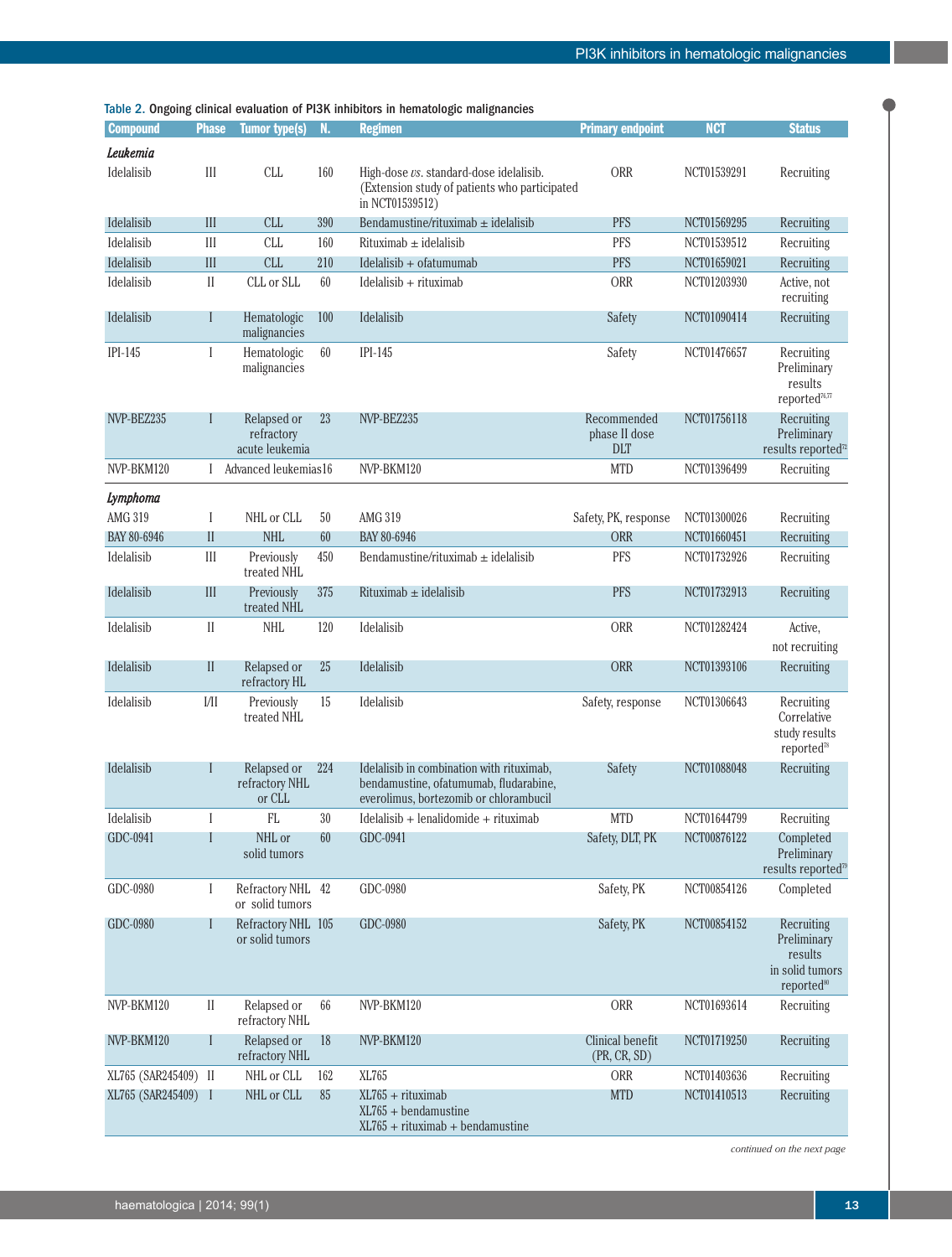*continued from the previous page*

| continued from the previous page |                                           |     |            |                      |             |                                                                                   |
|----------------------------------|-------------------------------------------|-----|------------|----------------------|-------------|-----------------------------------------------------------------------------------|
| XL765 (SAR245409) I              | Solid tumors<br>or lymphoma               | 48  | XL765      | DLT                  | NCT01596270 | Recruiting<br>Preliminary<br>results in solid<br>tumors reported <sup>81</sup>    |
| XL147 (SAR245408) I              | Solid tumors<br>or lymphoma               | 118 | XL147      | Safety, MTD          | NCT00486135 | Completed<br>Results in solid                                                     |
|                                  |                                           |     |            |                      |             | tumors reported <sup>82</sup>                                                     |
| GSK 2126458                      | Refractory<br>lymphoma<br>or solid tumors | 150 | GSK2126458 | Safety, PK, response | NCT00972686 | Active,<br>not recruiting<br>Results in solid<br>tumors<br>reported <sup>83</sup> |

*CLL: chronic lymphocytic leukemia; CR: complete response; DLT: dose-limiting toxicity; FL: follicular lymphoma; HL: Hodgkin's lymphoma; MTD: maximum tolerated dose; NCT: National Clinical Trial; NHL: non-Hodgkin's lymphoma; ORR: overall response rate; PFS: progression-free survival; PI3K: phosphoinositide 3-kinase; PK: pharmacokinetics; PR: partial response; SD: stable disease; SLL: small lymphocytic lymphoma.*

 $6946$  was more potent than the  $p110\delta$ -specific inhibitor idelalisib against B-cell lymphomas with median IC50s of 0.49  $\mu$ M and 37  $\mu$ M, respectively.<sup>88</sup> A phase I study of BAY 80-6946 in patients with relapsed NHL reported 5 PRs in 6 evaluable patients (83%). Significant lymphoma shrinkage was seen within 48 h of the first dose on 18F-fluorodeoxyglucose positron emission tomography and computed tomography (18FDG-PET/CT). The most frequently reported adverse events included hyperglycemia, nausea, diarrhea, and fatigue.<sup>89</sup> An ongoing phase II study is evaluating BAY 80-6946 as a single agent in patients with relapsed, indolent, or aggressive NHL (*clinicaltrials.gov identifier:01660451*). Results from this study have not been reported.

PX-866 is a wortmannin derivative that binds irreversibly to PI3K and is active in *PIK3CA* mutant or *PTEN* null xenografts. In a phase I study, 28.6% evaluable patients with solid tumors had SD as best response to PX-866. Within 4 h of treatment, pharmacodynamic assays in 7 patients showed that PX-866 treatment resulted in from 13% to 94% reduction in pAKT levels.<sup>90</sup> There are no ongoing studies in patients with hematologic malignancies.

The thieno [3,2,-d] pyrimidine, GDC-0941, blocked PI3K signaling in a mouse model of FL.<sup>91</sup> As a single agent or in combination with other compounds, GDC-0941 induced apoptosis in AML cells under hypoxic conditions, which suggests efficacy in targeting residual AML cells sequestered in a hypoxic bone marrow microenvironment.<sup>92</sup> In MCL tumor samples, GDC-0941 blocked proliferation and induced apoptosis more effectively than the p110d-specific inhibitor, idelalisib. The superior activity of GDC-0941 was attributed to the change in isoform expression in relapsed MCL. While PI3K $\delta$  was the most consistently expressed,  $PI3K\alpha$  expression was significantly greater in patients with MCL who had relapsed multiple times and PIK3CA amplification was associated with resistance to p1108 inhibition.<sup>35</sup> Several ongoing trials are evaluating GDC-0941, including a phase I dose-escalation study in patients with NHL or solid tumors (*clinicaltrials.gov identifier:00876122*). Preliminary results in patients with solid tumors have been reported.<sup>79</sup>

Overall, pan-PI3K inhibitors have shown encouraging anticancer activity as single agents or in combination with other agents, and results from ongoing trials are eagerly awaited. Combination regimens may have better efficacy because single-agent activity of pan-PI3K inhibitors could

theoretically be limited by PI3K-independent activation of mTOR. Pan-PI3K inhibition with BAY 80-6946 was superior to isoform-specific inhibition in pre-clinical studies,<sup>88</sup> but it is unknown whether this will translate to superior clinical efficacy. Further investigation is needed to determine whether complete inhibition of all isoforms is necessary, and whether the doses required for total target inhibition will be tolerable in patients. Consistent with other inhibitors of the PI3K pathway, the most common adverse events are hyperglycemia, diarrhea, and rash.

#### *Isoform-specific inhibitors*

Selective PI3K inhibitors may have benefit in tumors in which a particular isoform is predominantly expressed or more critical for survival. PI3K $\alpha$  is expressed and frequently mutated in many tumor types, whereas the β isoform has been shown to regulate the growth of PTEN-null tumors.1,93 PI3Kd and PI3Kg are mainly expressed in hematopoietic cells.<sup>11</sup> Blocking the activity of specific isoforms that are crucial for survival could theoretically provide complete target inhibition at tolerable doses and maximize the therapeutic index of this drug class.

PI3K $\alpha$ -specific inhibitors are expected to be highly effective in tumors harboring *PIK3CA* mutations. Notably, *PIK3CA* mutations are rare in hematologic malignancies. NVP-BYL719, INK1117, and GDC-0032 are being evaluated in patients with solid tumors.

KIN-193 and GSK2636771 specifically target the PI3K-β isoform. First identified in a kinase inhibitor screen, KIN-193 demonstrated pre-clinical activity but has not yet entered clinical trials.<sup>93</sup> GSK2636771 is being evaluated in a phase I trial in patients with PTEN-deficient solid tumors (*clinicaltrials.gov identifier:01458067*).

IPI-145 selectively inhibits both PI3K $\delta$  and PI3K $\gamma$  isoforms. A phase I trial is evaluating IPI-145 as a single agent in patients with hematologic malignancies (*clinicaltrials.gov identifier:01476657*). Preliminary data from 34 CLL patients reported partial response in 12 of 22 evaluable patients. Nodal response (defined as ≥50% reduction in tumor mass without PR) was observed in 7 patients. The most common grade 3 or over adverse event was neutropenia (25%). Pharmacodynamic analysis in 26 patients showed a significant reduction in pAKT levels within 1 h of treatment. There was also a marked decrease in cytokines and chemokines.76

The restricted expression of PI3K<sub>o</sub>, and its important role in B-cell receptor signaling, make it a key anticancer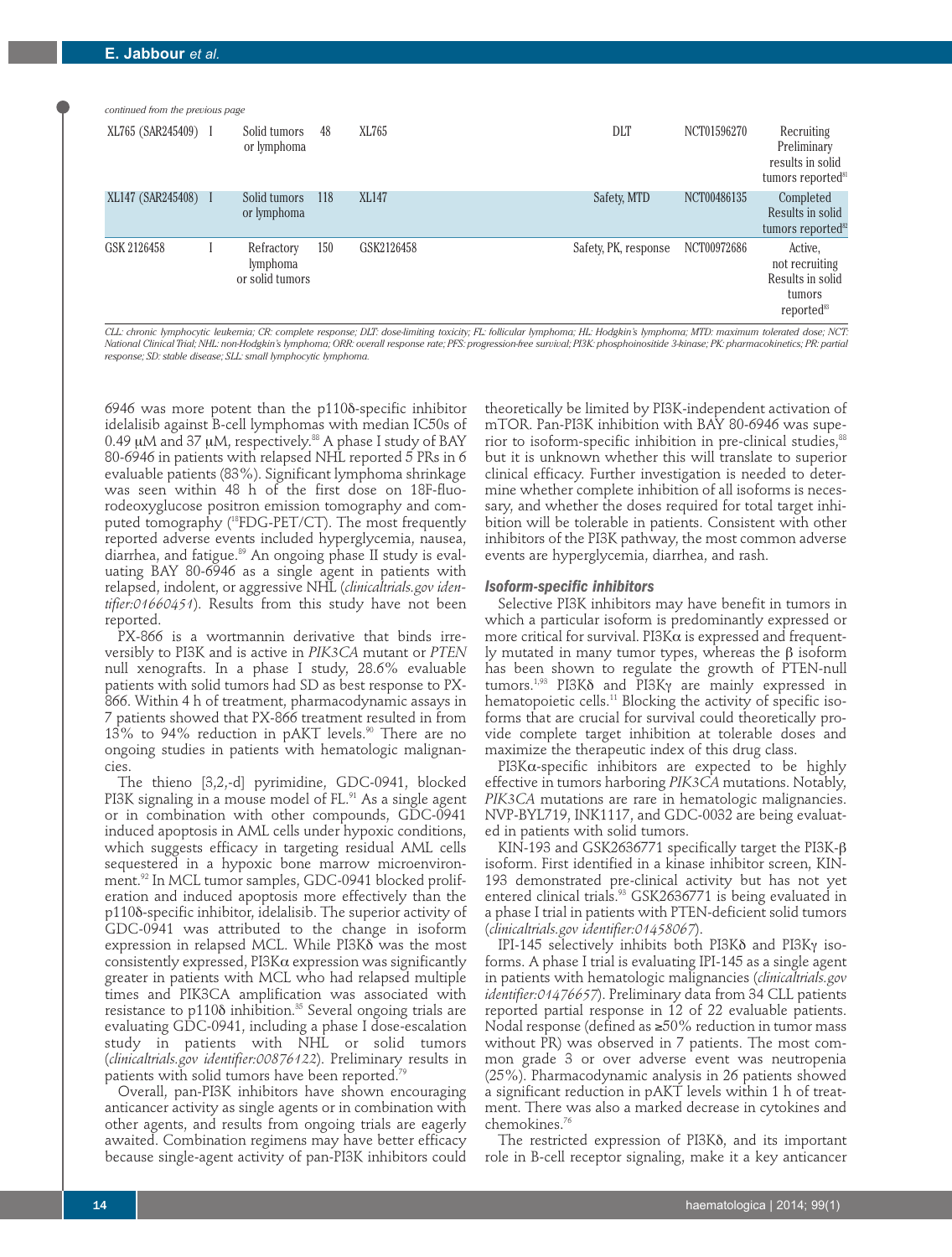target in hematologic malignancies. PI3Kd-specific inhibitors include AMG 319 and idelalisib (GS-1101, CAL-101), both of which are in clinical trials for the treatment of patients with hematologic malignancies. AMG 319 monotherapy is being investigated in a phase I trial in patients with relapsed or refractory lymphoid malignancies with an expansion cohort in patients with CLL (*clinicaltrials.gov identifier:01300026*). Results have not been reported.

Of the PI3K inhibitors in development, idelalisib is the most studied in hematologic malignancies and is being evaluated in several phase III studies (Table 2). Pre-clinical data suggested that idelalisib activity may not be solely dependent on isoform expression; despite the ubiquitous expression of PIK3d in AML, idelalisib was not very effective against AML samples from patients but had a greater therapeutic potential against lymphoid malignancies, such as  $CLL<sup>2</sup>$  A phase I trial in 55 patients with relapsed/refractory CLL showed that idelalisib monotherapy led to an objective response rate (ORR) of 26%. The most common grade 3/4 adverse events were pneumonia (24%), neutropenia (24%), thrombocytopenia (7%), and febrile neutropenia (7%). Idelalisib therapy also led to a transient increase  $(\geq 50\%)$  in absolute lymphocyte count in 58% of patients.<sup>94</sup> In another phase I study involving patients with relapsed or refractory CLL, idelalisib was administered in combination with rituximab (n=19), bendamustine (n=17), or both (n=15). ORRs were 78%, 82%, and 87%, respectively. Approximately 85% of patients had 50% or more reduction in lymphadenopathy. The 2-year progression-free survival (PFS) was 63%, and 2-year OS rate was 84%. Neutropenia was the most common grade 3 or over adverse event reported in 32%, 76%, and 67% of patients receiving idelalisib with rituximab, bendamustine, or both, respectively. Treatment with idelalisib was associated with a significant reduction in disease-associated chemokines/cytokines.95 Idelalisib has also demonstrated activity in combination with ofatumumab (anti-CD20), resulting in rapid reduction in lymphadenopathy in 9 of 11 patients (82%) with previously treated CLL.<sup>96</sup>

Correlative analyses of a phase I/II study showed that idelalisib blocked downstream PI3K signaling in primary samples from patients with indolent NHL.<sup>78</sup> Idelalisib was evaluated in combination with rituximab (n=31), bendamustine  $(n=34)$ , or both  $(n=14)$  in patients with relapsed or refractory NHL. Nearly all patients in this study had received prior rituximab or bendamustine. ORRs were 71%, 88%, and 79% in the respective treatment arms and 20-month PFS was 72% among responders. Complete responses were observed in 19%, 27%, and 43%, respectively. The most commonly reported grade 3 or over adverse events were pneumonia (15%), rash (8%) and diarrhea (8%). ALT/AST elevations (grade ≥3) were reported in 18% of patients.<sup>97</sup> Notably, idelalisib-based therapy led to a significant reduction in chemokines/cytokines compared with base-line levels.<sup>98</sup> Interim analysis of a phase II study in 125 patients with indolent NHL refractory to both rituximab and an alkylating agent, showed that idelalisib treatment led to an ORR of 50% (CR 4%, PR 46%) and median PFS of 11.4 months. Frequently reported grade 3 or over adverse events included neutropenia (26%), diarrhea (10%) and dyspnea (3%). Grade 3 or over ALT/AST elevations occurred in 13% of patients.<sup>99</sup>

As a single agent or in combination with other agents,

idelalisib has demonstrated impressive results in clinical trials, with durable responses, rapid reductions in lymphadenopathy and cytokine levels. Idelalisib is currently being evaluated in 6 phase III trials involving patients with CLL and NHL (Table 2). Results from these trials are eagerly awaited.

# **Conclusions and outlook**

The few effective treatment options available for patients with relapsed or refractory hematologic malignancies highlight the opportunities to improve first-line or subsequent therapy. Aberrant activation of the PI3K signaling pathway plays a critical role in the pathogenesis of hematologic malignancies; thus, there is considerable interest in the development of PI3K inhibitors. Agents in the three categories of PI3K inhibitors have demonstrated anticancer activity. It remains uncertain whether functional redundancy among isoforms, or activation of feedback loops, will have significant impact on the clinical activity of these agents.

With the exception of idelalisib, most of the PI3K inhibitors have been studied mainly in solid tumors; however, there is promising indication of efficacy in patients with hematologic malignancies. For example, idelalisib and BAY 80-6946 resulted in durable responses in patients with hematologic malignancies.<sup>89,95,98</sup> Idelalisib also induced rapid reductions in lymphadenopathy and baseline cytokine levels.<sup>95,98</sup> As impressive as the idelalisib results are, other agents in development may have even better efficacy. BAY 80-6946 and SF1126 showed superior *in vitro* activity to idelalisib,<sup>73,88</sup> but it remains to be seen whether this will translate into superior clinical efficacy.

Despite the demonstrated single-agent activity, PI3K inhibitors may work best in combination with other therapies. For example, targeting PI3K in combination with other therapies such as TKIs could potentially eradicate MRD in diseases such as CML or  $\mathbb{P}\mathrm{h}^*$  ALL.<sup>47</sup> Therefore, investigators are seeking to identify the ideal combination with targeted or cytotoxic agents that will improve patient outcomes. On the basis of pre-clinical studies showing activity of PI3K inhibitors in drug-resistant cell lines, $85,100$ there is the potential to overcome limitations of conventional therapies and restore sensitivity to prior treatment. Restoring sensitivity to therapy could be particularly important for patients with relapsed or refractory disease. Overall toxicity is another key consideration for combination regimens. Thus far, PI3K inhibitors have demonstrated a predictable and manageable safety profile; the most common toxicities are on-target effects, including hyperglycemia, rash, and diarrhea. Nevertheless, careful consideration of overall toxicity is needed to ensure that the agents do not have overlapping toxicities or exacerbate adverse events.

Overall, PI3K is a viable therapeutic target in hematologic malignancies, and preliminary findings warrant further investigation in robust clinical trials. Results from ongoing hypothesis-driven trials are eagerly anticipated, because they may further define the role of PI3K inhibitors in therapeutic strategies for patients with hematologic malignancies. Emerging opportunities involve the validation of pathway biomarkers to monitor response and determination of PI3K expression or mutation status to assist in selecting appropriate therapy for individual patients.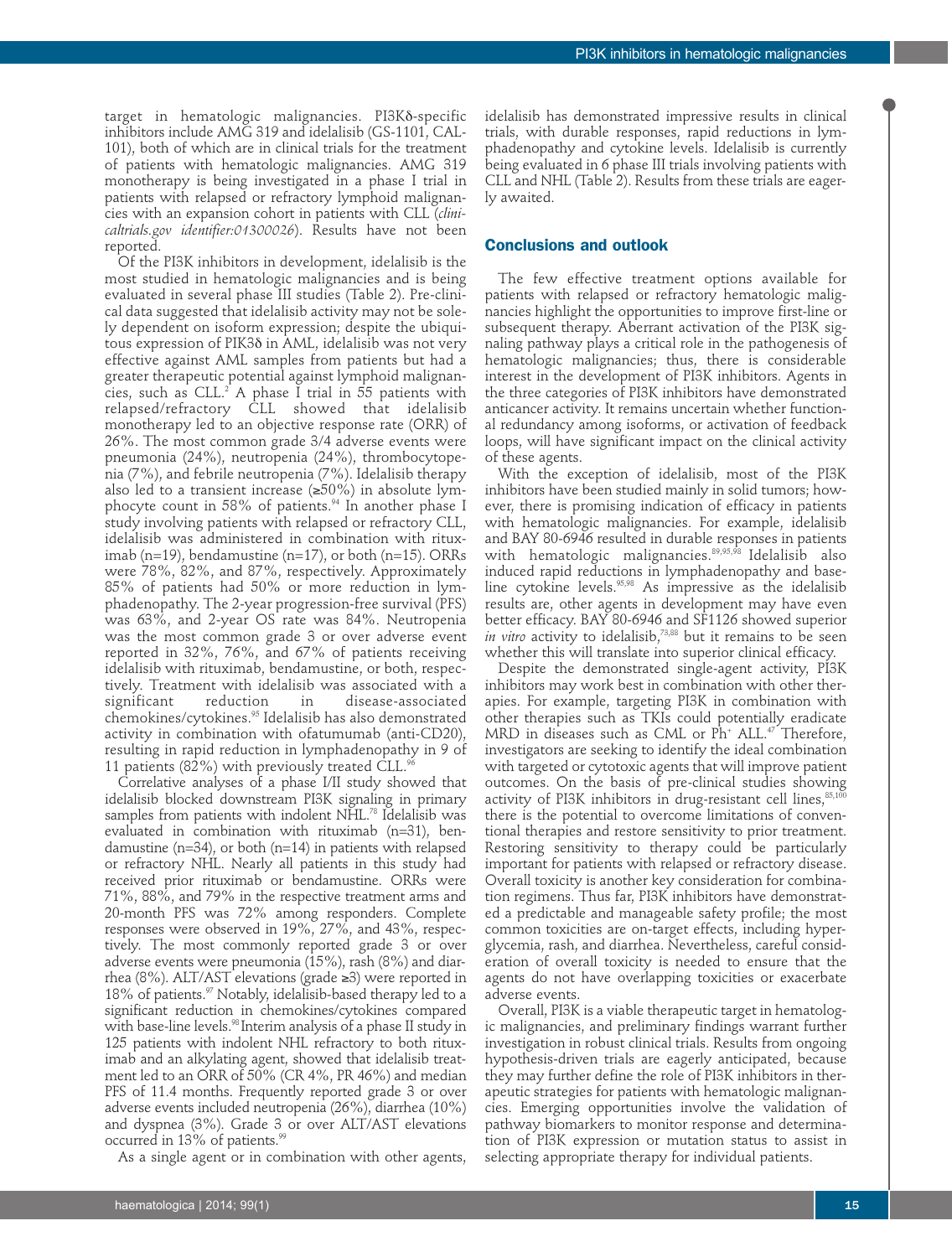### *Acknowledgments*

*Financial support for medical editorial assistance was provided by Novartis Pharmaceuticals Corporation. The authors would like to thank Nene Anadu, PhD, for medical editorial assistance with this manuscript.*

#### *Authorship and Disclosures*

*Information on authorship, contributions, and financial & other disclosures was provided by the authors and is available with the online version of this article at www.haematologica.org.*

## **References**

- 1. Samuels Y, Velculescu VE. Oncogenic mutations of PIK3CA in human cancers. Cell Cycle. 2004;3(10):1221-4.
- 2. Lannutti BJ, Meadows SA, Herman SE, Kashishian A, Steiner B, Johnson AJ, et al. CAL-101, a p110delta selective phosphatidylinositol-3-kinase inhibitor for the treatment of B-cell malignancies, inhibits PI3K signaling and cellular viability. Blood. 2011;117(2):591-4.
- 3. Chapuis N, Tamburini J, Green AS, Vignon C, Bardet V, Neyret A, et al. Dual inhibition of PI3K and mTORC1/2 signaling by NVP-BEZ235 as a new therapeutic strategy for acute myeloid leukemia. Clin Cancer Res. 2010;16(22):5424-35.
- 4. Bousquet M, Recher C, Queleen C, Demur C, Payrastre B, and Brousset P. Assessment of somatic mutations in phosphatidylinositol 3-kinase gene in human lymphoma and acute leukaemia. Br J Haematol. 2005;131 (3):411-3.
- 5. Polak R, Buitenhuis M. The PI3K/PKB signaling module as key regulator of hematopoiesis: Implications for therapeutic strategies in leukemia. Blood. 2012;119(4): 911-23.
- 6. Rodon J, Dienstmann R, Serra V, and Tabernero J. Development of PI3K inhibitors: Lessons learned from early clinical trials. Nat Rev Clin Oncol. 2013;10(3): 143-53.
- 7. Younes A, Samad N. Utility of mTOR inhibition in hematologic malignancies. Oncologist. 2011;16(6):730-41.
- 8. Inukai K, Funaki M, Ogihara T, Katagiri H, Kanda A, Anai M, et al. p85alpha gene generates three isoforms of regulatory subunit for phosphatidylinositol 3-kinase (PI 3 kinase), p50alpha, p55alpha, and p85alpha, with different PI 3-kinase activity elevating responses to insulin. J Biol Chem. 1997; 272(12):7873-82.
- Yu J, Zhang Y, McIlroy J, Rordorf-Nikolic T, Orr GA, and Backer JM. Regulation of the p85/p110 phosphatidylinositol 3'-kinase: Stabilization and inhibition of the p110alpha catalytic subunit by the p85 regulatory subunit. Mol Cell Biol. 1998;18 (3):1379-87.
- 10. Krugmann S, Hawkins PT, Pryer N, and Braselmann S. Characterizing the interactions between the two subunits of the p101/p110gamma phosphoinositide 3 kinase and their role in the activation of this enzyme by G beta gamma subunits. J Biol Chem. 1999;274(24):17152-8.
- 11. Saudemont A, Garcon F, Yadi H, Roche-Molina M, Kim N, Segonds-Pichon A, et al. P110gamma and P110delta isoforms of phosphoinositide 3-kinase differentially regulate natural killer cell migration in health and disease. Proc Natl Acad Sci USA. 2009;106(14):5795-800.
- 12. Jia S, Liu Z, Zhang S, Liu P, Zhang L, Lee SH, et al. Essential roles of PI(3)K-p110beta in cell growth, metabolism and tumorigenesis. Nature. 2008;454(7205):776-9.
- 13. Skorski T, Bellacosa A, Nieborowska-Skorska M, Majewski M, Martinez R, Choi JK, et al. Transformation of hematopoietic cells by BCR/ABL requires activation of a PI-3k/Akt-dependent pathway. EMBO J. 1997;16(20):6151-61.
- 14. Jimenez C, Hernandez C, Pimentel B, and Carrera AC. The p85 regulatory subunit controls sequential activation of phosphoinositide 3-kinase by tyr kinases and ras. J Biol Chem. 2002;277(44):41556-62.
- 15. Murga C, Laguinge L, Wetzker R, Cuadrado A, and Gutkind JS. Activation of Akt/protein kinase B by G protein-coupled receptors. A role for alpha and beta gamma subunits of heterotrimeric G proteins acting<br>through phosphatidylinositol-3-OH phosphatidylinositol-3-OH kinasegamma. J Biol Chem. 1998;273(30): 19080-5.
- 16. Kurig B, Shymanets A, Bohnacker T, Prajwal, Brock C, Ahmadian MR, et al. Ras is an indispensable coregulator of the class<br>IB phosphoinositide 3-kinase phosphoinositide p87/p110gamma. Proc Natl Acad Sci USA. 2009;106(48): 20312-7.
- 17. Lee-Fruman KK, Kuo CJ, Lippincott J, Terada N, and Blenis J. Characterization of S6K2, a novel kinase homologous to S6K1. Oncogene. 1999;18(36):5108-14.
- 18. Hsieh AC, Costa M, Zollo O, Davis C, Feldman ME, Testa JR, et al. Genetic dissection of the oncogenic mTOR pathway reveals druggable addiction to translational control via 4EBP-eIF4E. Cancer Cell. 2010;17(3):249-61.
- 19. Sarbassov DD, Ali SM, Sengupta S, Sheen JH, Hsu PP, Bagley AF, et al. Prolonged rapamycin treatment inhibits mTORC2 assembly and Akt/PKB. Mol Cell. 2006;22(2):159-68.
- Li J, Yen C, Liaw D, Podsypanina K, Bose S, Wang SI, et al. PTEN, a putative protein tyrosine phosphatase gene mutated in human brain, breast, and prostate cancer. Science. 1997;275(5308):1943-7.
- 21. Gutierrez A, Sanda T, Grebliunaite R, Carracedo A, Salmena L, Ahn Y, et al. High frequency of PTEN, PI3K, and AKT abnormalities in T-cell acute lymphoblastic leukemia. Blood. 2009;114(3):647-50.
- Miletic AV, Anzelon-Mills AN, Mills DM, Omori SA, Pedersen IM, Shin DM, et al. Coordinate suppression of B cell lymphoma by PTEN and SHIP phosphatases. J Exp Med. 2010;207(11):2407-20.
- Krahn AK, Ma K, Hou S, Duronio V, and Marshall AJ. Two distinct waves of membrane-proximal B cell antigen receptor signaling differentially regulated by src homology 2-containing inositol polyphosphate 5 phosphatase. J Immunol. 2004;172(1):331-9.
- 24. Schlenk RF, Dohner K, Krauter J, Frohling S, Corbacioglu A, Bullinger L, et al. Mutations and treatment outcome in cytogenetically normal acute myeloid leukemia. N Engl J Med. 2008;358(18):1909-18.
- 25. Neubauer A, Maharry K, Mrozek K, Thiede C, Marcucci G, Paschka P, et al. Patients with acute myeloid leukemia and RAS mutations benefit most from postremission high-dose cytarabine: A cancer and

leukemia group B study. J Clin Oncol. 2008;26(28):4603-9.

- 26. Shen Y, Zhu YM, Fan X, Shi JY, Wang QR, Yan XJ, et al. Gene mutation patterns and their prognostic impact in a cohort of 1185 patients with acute myeloid leukemia. Blood. 2011;118(20):5593-603.
- 27. Boissel N, Leroy H, Brethon B, Philippe N, de Botton S, Auvrignon A, et al. Incidence and prognostic impact of c-kit, FLT3, and ras gene mutations in core binding factor acute myeloid leukemia (CBF-AML). Leukemia. 2006;20(6):965-70.
- 28. Hickey FB, Cotter TG. BCR-ABL regulates phosphatidylinositol 3-kinase-p110gamma transcription and activation and is required for proliferation and drug resistance. J Biol Chem. 2006;281(5):2441-50.
- Groffen J, Stephenson JR, Heisterkamp N, de Klein A, Bartram CR, and Grosveld G. Philadelphia chromosomal breakpoints are clustered within a limited region, bcr, on chromosome 22. Cell. 1984;36(1):93-9.
- 30. Moorman AV, Harrison CJ, Buck GA, Richards SM, Secker-Walker LM, Martineau M, et al. Karyotype is an independent prognostic factor in adult acute lymphoblastic leukemia (ALL): Analysis of cytogenetic data from patients treated on the medical research council (MRC) UKALLXII/Eastern cooperative oncology group (ECOG) 2993 trial. Blood. 2007;109(8):3189-97.
- 31. Hagemeijer A, Graux C. ABL1 rearrangements in T-cell acute lymphoblastic leukemia. Genes Chromosomes Cancer. 2010;49(4):299-308.
- 32. Palomero T, Sulis ML, Cortina M, Real PJ, Barnes K, Ciofani M, et al. Mutational loss of PTEN induces resistance to NOTCH1 inhibition in T-cell leukemia. Nat Med. 2007;13(10):1203-10.
- 33. Abubaker J, Bavi PP, Al-Harbi S, Siraj AK, Al-Dayel F, Uddin S, and Al-Kuraya K. PIK3CA mutations are mutually exclusive with PTEN loss in diffuse large B-cell lymphoma. Leukemia. 2007;21(11):2368-70.
- 34. Rudelius M, Pittaluga S, Nishizuka S, Pham TH, Fend F, Jaffe ES, et al. Constitutive activation of akt contributes to the pathogenesis and survival of mantle cell lymphoma. Blood. 2006;108(5):1668-76.
- 35. Iyengar S, Clear A, Bodor C, Maharaj L, Lee A, Calaminici M, et al. P110alpha-mediated constitutive PI3K signaling limits the efficacy of p110delta-selective inhibition in mantle cell lymphoma, particularly with multiple relapse. Blood. 2013;121(12):2274-84.
- 36. Hengeveld M, Suciu S, Karrasch M, Specchia G, Marie JP, Muus P, et al. Intensive consolidation therapy compared with standard consolidation and maintenance therapy for adults with acute myeloid leukaemia aged between 46 and 60 years: Final results of the randomized phase III study (AML 8B) of the European Organization for Research and Treatment of Cancer (EORTC) and the Gruppo Italiano Malattie Ematologiche Maligne dell'Adulto (GIMEMA) Leukemia Cooperative Groups. Ann Hematol. 2012; 91(6):825-35.
- 37. Taussig DC, Vargaftig J, Miraki-Moud F,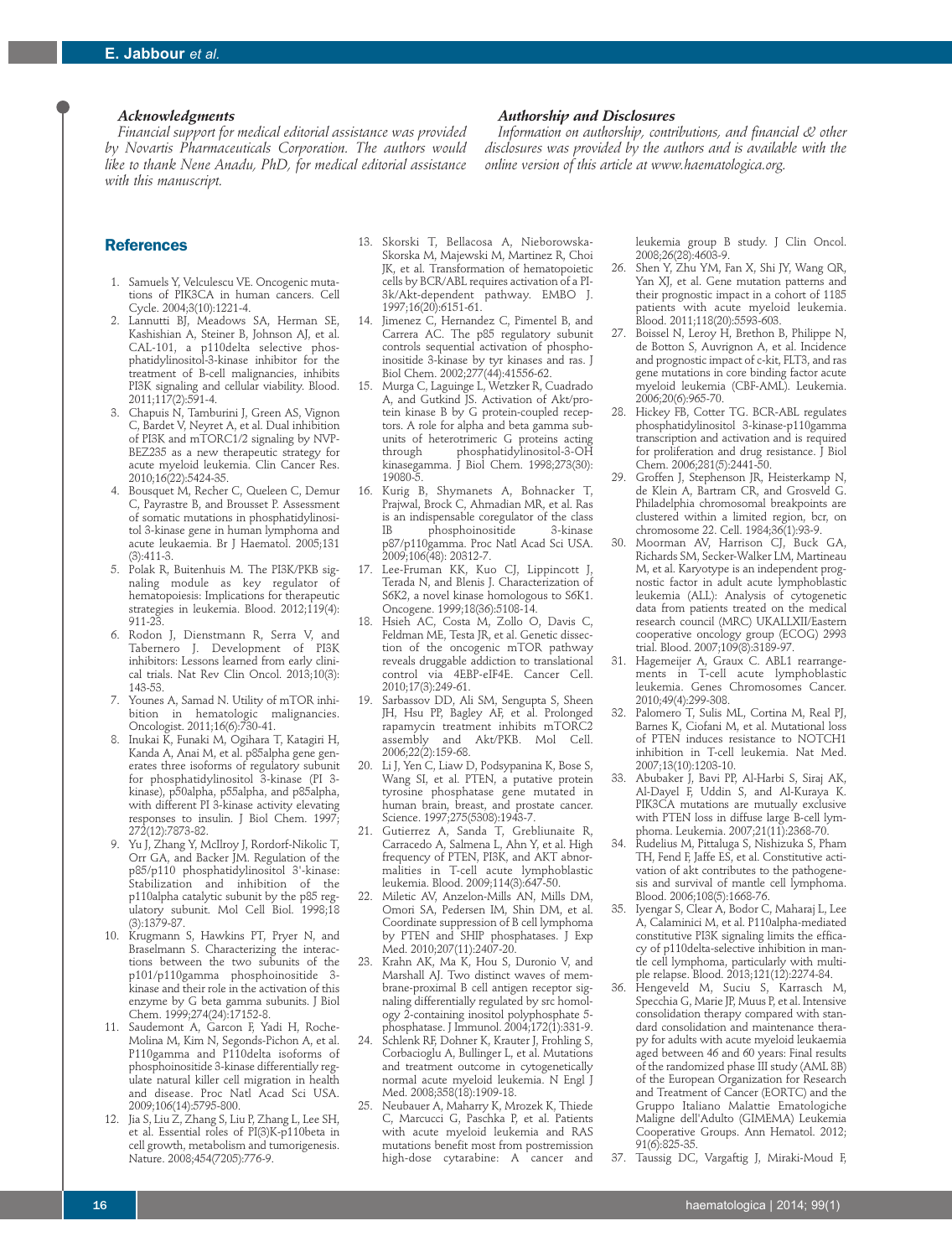Griessinger E, Sharrock K, Luke T, et al. Leukemia-initiating cells from some acute myeloid leukemia patients with mutated nucleophosmin reside in the CD34(-) fraction. Blood. 2010;115(10):1976-84.

- 38. Muranyi AL, Dedhar S, and Hogge DE. Combined inhibition of integrin linked kinase and FMS-like tyrosine kinase 3 is cytotoxic to acute myeloid leukemia progenitor cells. Exp Hematol. 2009;37(4):450- 60.
- 39. Ahmad EI, Gawish HH, Al Azizi NM, and Elhefni AM. The prognostic impact of K-RAS mutations in adult acute myeloid leukemia patients treated with high-dose cytarabine. Onco Targets Ther. 2011;4:115- 21.
- 40. Min YH, Eom JI, Cheong JW, Maeng HO, Kim JY, Jeung HK, et al. Constitutive phosphorylation of Akt/PKB protein in acute myeloid leukemia: Its significance as a prognostic variable. Leukemia. 2003;17(5):995-7.
- 41. Kumari A, Brendel C, Hochhaus A, Neubauer A, and Burchert A. Low BCR-ABL expression levels in hematopoietic precursor cells enable persistence of chronic myeloid leukemia under imatinib. Blood. 2012;119(2):530-9.
- 42. Burchert A, Wang Y, Cai D, von Bubnoff N, Paschka P, Muller-Brusselbach S, et al. Compensatory PI3-kinase/Akt/mTor activation regulates imatinib resistance development. Leukemia. 2005;19(10):1774-82.
- 43. Klejman A, Rushen L, Morrione A, and Skorski Phosphatidylinositol-3 kinase inhibitors enhance the anti-leukemia effect of STI571. Oncogene. 2002;21(38):5868-76.
- 44. Quentmeier H, Eberth S, Romani J, Zaborski M, and Drexler HG. BCR-ABL1 independent PI3Kinase activation causing imatinib-resistance. J Hematol Oncol. 2011;4:6.
- 45. Kantarjian HM, Thomas D, Ravandi F, Faderl S, Jabbour E, Garcia-Manero G, et al. Defining the course and prognosis of adults with acute lymphocytic leukemia in first salvage after induction failure or short first remission duration. Cancer. 2010;116 (24):5568-74.
- 46. Ko RH, Ji L, Barnette P, Bostrom B, Hutchinson R, Raetz E, et al. Outcome of patients treated for relapsed or refractory acute lymphoblastic leukemia: A therapeutic advances in childhood leukemia consortium study. J Clin Oncol. 2010;28(4):648-54.
- 47. Cox CV, Diamanti P, Evely RS, Kearns PR, and Blair A. Expression of CD133 on leukemia-initiating cells in childhood ALL. Blood. 2009;113(14):3287-96.
- 48. Kharas MG, Janes MR, Scarfone VM, Lilly MB, Knight ZA, Shokat KM, and Fruman DA. Ablation of PI3K blocks BCR-ABL leukemogenesis in mice, and a dual PI3K/mTOR inhibitor prevents expansion of human BCR-ABL+ leukemia cells. J Clin Invest. 2008;118(9):3038-50.
- 49. Silva A, Yunes JA, Cardoso BA, Martins LR, Jotta PY, Abecasis M, et al. PTEN posttranslational inactivation and hyperactivation of the PI3K/Akt pathway sustain primary T cell leukemia viability. J Clin Invest. 2008;118(11):3762-74.
- 50. Subramaniam PS, Whye DW, Efimenko E, Chen J, Tosello V, De Keersmaecker K, et al. Targeting nonclassical oncogenes for therapy in T-ALL. Cancer Cell. 2012;21(4):459- 72.
- 51. Bressanin D, Evangelisti C, Ricci F, Tabellini G, Chiarini F, Tazzari PL, et al. Harnessing the PI3K/Akt/mTOR pathway in T-cell

acute lymphoblastic leukemia: Eliminating activity by targeting at different levels. Oncotarget. 2012;3(8):811-23.

- 52. Hallek M, Cheson BD, Catovsky D, Caligaris-Cappio F, Dighiero G, Dohner H, et al. Guidelines for the diagnosis and treatment of chronic lymphocytic leukemia: A report from the International Workshop on Chronic Lymphocytic Leukemia Updating the National Cancer Institute-Working Group 1996 guidelines. Blood. 2008;111 (12):5446-56.
- 53. Dohner H, Stilgenbauer S, Benner A, Leupolt E, Krober A, Bullinger L, et al. Genomic aberrations and survival in chronic lymphocytic leukemia. N Engl J Med. 2000;343(26):1910-6.
- Longo PG, Laurenti L, Gobessi S, Sica S, Leone G, and Efremov DG. The Akt/Mcl-1 pathway plays a prominent role in mediating antiapoptotic signals downstream of the B-cell receptor in chronic lymphocytic leukemia B cells. Blood. 2008;111(2):846-55.
- 55. Hoellenriegel J, Meadows SA, Sivina M, Wierda WG, Kantarjian H, Keating MJ, et al. The phosphoinositide 3'-kinase delta inhibitor, CAL-101, inhibits B-cell receptor signaling and chemokine networks in chronic lymphocytic leukemia. Blood. 2011;118(13):3603-12.
- 56. Shehata M, Schnabl S, Demirtas D, Hilgarth M, Hubmann R, Ponath E, et al. Reconstitution of PTEN activity by CK2 inhibitors and interference with the PI3- K/Akt cascade counteract the antiapoptotic effect of human stromal cells in chronic lymphocytic leukemia. Blood. 2010;116(14): 2513-21.
- Leseux L, Hamdi SM, Al Saati T, Capilla F, Recher C, Laurent G, and Bezombes C. Sykdependent mTOR activation in follicular lymphoma cells. Blood. 2006;108(13):4156- 62.
- 58. Gulmann C, Espina V, Petricoin E 3rd, Longo DL, Santi M, Knutsen T, et al. Proteomic analysis of apoptotic pathways reveals prognostic factors in follicular lymphoma. Clin Cancer Res. 2005;11(16):5847- 55.
- 59. Uddin S, Hussain AR, Siraj AK, Manogaran PS, Al-Jomah NA, Moorji A, et al. Role of phosphatidylinositol 3'-kinase/AKT pathway in diffuse large B-cell lymphoma survival. Blood. 2006;108(13):4178-86.
- 60. Robledo C, Garcia JL, Caballero D, Conde E, Arranz R, Flores T, et al. Array comparative genomic hybridization identifies genetic regions associated with outcome in aggressive diffuse large B-cell lymphomas. Cancer. 2009;115(16):3728-37.
- 61. Dal Col J, Zancai P, Terrin L, Guidoboni M, Ponzoni M, Pavan A, et al. Distinct functional significance of akt and mTOR constitutive activation in mantle cell lymphoma. Blood. 2008;111(10):5142-51.
- 62. Meadows SA, Vega F, Kashishian A, Johnson D, Diehl V, Miller LL, et al. PI3Kdelta inhibitor, GS-1101 (CAL-101), attenuates pathway signaling, induces apoptosis, and overcomes signals from the microenvironment in cellular models of Hodgkin lymphoma. Blood. 2012;119(8): 1897-900.
- 63. Xie L, Ushmorov A, Leithauser F, Guan H, Steidl C, Farbinger J, et al. FOXO1 is a tumor suppressor in classical Hodgkin lymphoma. Blood. 2012;119(15):3503-11.
- 64. Arcaro A, Wymann MP. Wortmannin is a potent phosphatidylinositol 3-kinase inhibitor: The role of phosphatidylinositol 3,4,5-trisphosphate in neutrophil responses.

Biochem J. 1993;296(Pt 2):297-301.

- 65. Vlahos CJ, Matter WF, Hui KY, and Brown RF. A specific inhibitor of phosphatidylinositol 3-kinase, 2-(4-morpholinyl)-8-phenyl-4H-1-benzopyran-4-one (LY294002). J Biol Chem. 1994;269(7):5241-8.
- 66. Wymann MP, Bulgarelli-Leva G, Zvelebil MJ, Pirola L, Vanhaesebroeck B, Waterfield MD, and Panayotou G. Wortmannin inactivates phosphoinositide 3-kinase by covalent modification of lys-802, a residue involved in the phosphate transfer reaction. Mol Cell Biol. 1996;16(4):1722-33.
- 67. Tamburini J, Chapuis N, Bardet V, Park S, Sujobert P, Willems L, et al. Mammalian target of rapamycin (mTOR) inhibition activates phosphatidylinositol 3-kinase/Akt by up-regulating insulin-like growth factor-1 receptor signaling in acute myeloid leukemia: Rationale for therapeutic inhibition of both pathways. Blood. 2008;111 (1):379-82.
- 68. Chiarini F, Grimaldi C, Ricci F, Tazzari PL, Evangelisti C, Ognibene A, et al. Activity of the novel dual phosphatidylinositol 3 kinase/mammalian target of rapamycin inhibitor NVP-BEZ235 against T-cell acute lymphoblastic leukemia. Cancer Res. 2010;70(20):8097-107.
- 69. Badura S, Tesanovic T, Pfeifer H, Hohnloser C, Liebermann M, Serve H, et al. Differential suppressive effects of selective<br>PI3K and mTOR and dual  $mTOR$ PI3K/mTORC1/C2 inhibition on long-term cultured primary human acute lymphoblastic leukemia (ALL) cells implicate a distinct role of mTORC2. ASH Annual Meeting Abstracts. 2010;116(21):1032.
- 70. Kim A, Park S, Lee JE, Jang WS, Lee SJ, Kang HJ, and Lee SS. The dual PI3K and mTOR inhibitor NVP-BEZ235 exhibits anti-proliferative activity and overcomes bortezomib resistance in mantle cell lymphoma cells. Leuk Res. 2012;36(7):912-20.
- 71. Bhende PM, Park SI, Lim MS, Dittmer DP, and Damania B. The dual PI3K/mTOR inhibitor, NVP-BEZ235, is efficacious against follicular lymphoma. Leukemia. 2010;24(10):1781-4.
- 72. Wunderle L, Lang F, Badura B, Wolf A, Serve HN, Goekbuket N, et al. A phase I, dosefinding study of the oral, dual PI3 kinase/mTOR inhibitor BEZ235 in adult patients with relapsed or refractory acute leukemia. Haematologica. 2013;98(Suppl 1). Abstract P620.
- 73. Mahadevan D, Qi W, Stejskal A, Cooke L, and Garlich JR. SF1126, a pan-PI3K inhibitor has superior preclinical activity to CAL-101 a PI3K delta-specific inhibitor in aggressive B-cell non-hodgkin's lymphoma. Blood. 2011;118(21). Abstract 2720.
- 74. Mahadevan D, Chiorean EG, Harris WB, Von Hoff DD, Stejskal-Barnett A, Qi W, et al. Phase I pharmacokinetic and pharmacodynamic study of the pan-PI3K/mTORC vascular targeted pro-drug SF1126 in patients with advanced solid tumours and B-cell malignancies. Eur J Cancer. 2012;48(18):3319-27.
- 75. LoRusso P, Markman B, Tabernero J, Shazer R, Nguyen L, Heath E, et al. A phase I doseescalation study of the safety, pharmacokinetics (PK), and pharmacodynamics of XL-765, a PI3K/TORC1/TORC2 inhibitor administered orally to patients (pts) with advanced solid tumors. J Clin Oncol. 2009;27(15s). Abstract 3502.
- 76. Patel MR, Kahl BS, Horwitz SM, Younes A, Foss FM, Oki Y, et al. Preliminary safety and efficacy of IPI-145, a potent inhibitor of